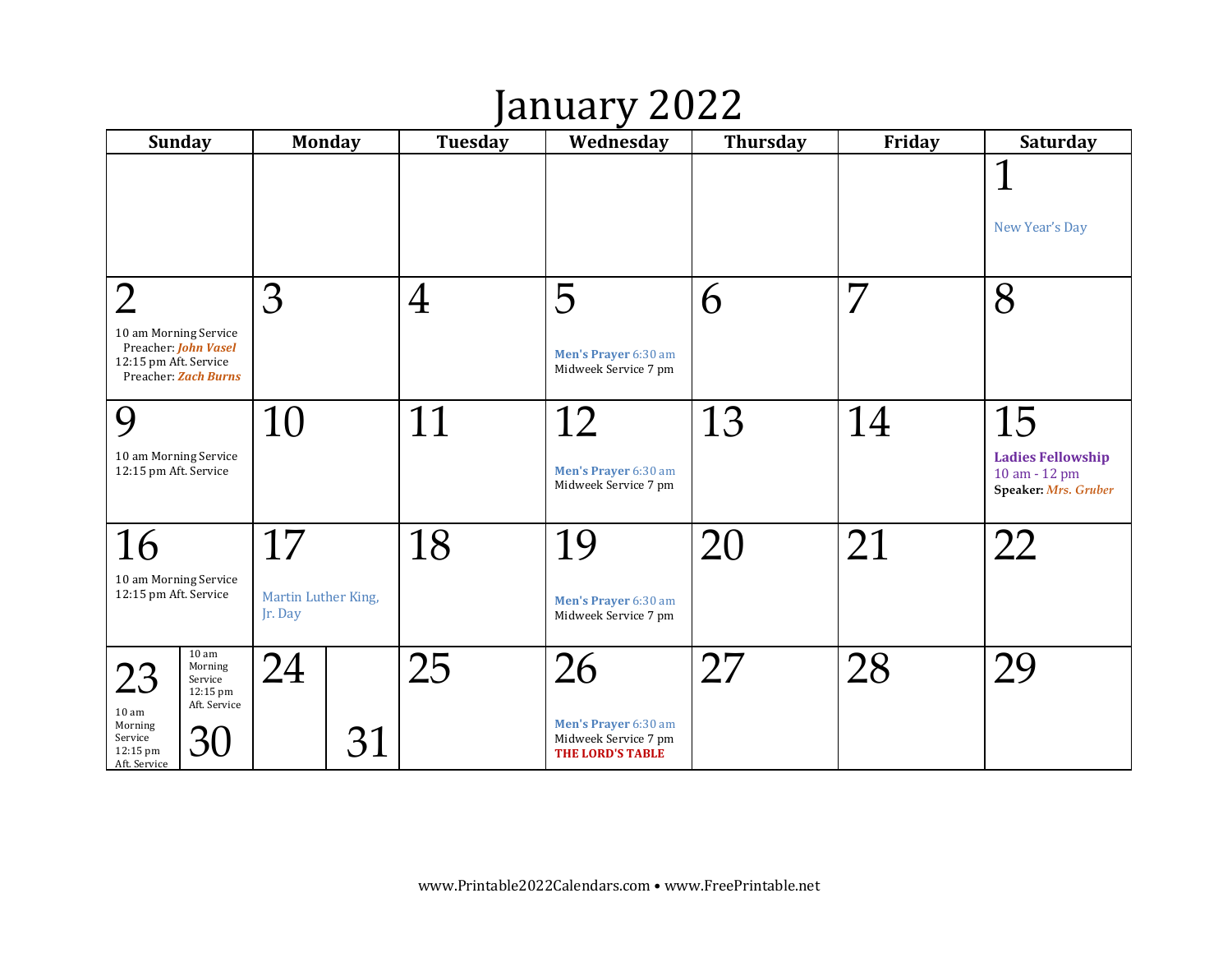## February 2022

| <b>Sunday</b>                                                                                              | <b>Monday</b>             | Tuesday                                | Wednesday                                          | <b>Thursday</b> | Friday                                                                                         | <b>Saturday</b>                                                                               |
|------------------------------------------------------------------------------------------------------------|---------------------------|----------------------------------------|----------------------------------------------------|-----------------|------------------------------------------------------------------------------------------------|-----------------------------------------------------------------------------------------------|
|                                                                                                            |                           | $\mathbf 1$<br><b>Chinese New Year</b> | つ<br>Men's Prayer 6:30 am<br>Midweek Service 7 pm  | 3               | $\rm 4$                                                                                        | 5<br><b>Men's Breakfast</b><br>8:30 am<br><b>GUEST SPEAKER:</b><br><b>Pastor David Shaner</b> |
| 6<br>10 am Morning Service<br>12:15 pm Aft. Service<br><b>GUEST SPEAKER:</b><br><b>Pastor David Shaner</b> | 7                         | 8                                      | 9<br>Men's Prayer 6:30 am<br>Midweek Service 7 pm  | 10              | 11                                                                                             | 12<br>Lincoln's Birthday                                                                      |
| 13<br>10 am Morning Service<br>12:15 pm Aft. Service                                                       | 14<br>St. Valentine's Day | 15                                     | 16<br>Men's Prayer 6:30 am<br>Midweek Service 7 pm | 17              | 18<br><b>Couples Banquet</b><br>6-8 PM<br><b>GUEST SPEAKER:</b><br><b>Pastor Dennis Gruber</b> | 19                                                                                            |
| 10 am Morning Service<br>12:15 pm Aft. Service                                                             | 21<br>President's Day     | 22                                     | 23<br>Men's Prayer 6:30 am<br>Midweek Service 7 pm | 24              | 25                                                                                             | 26                                                                                            |
| 10 am Morning Service<br>12:15 pm Aft. Service                                                             | 28                        |                                        |                                                    |                 |                                                                                                |                                                                                               |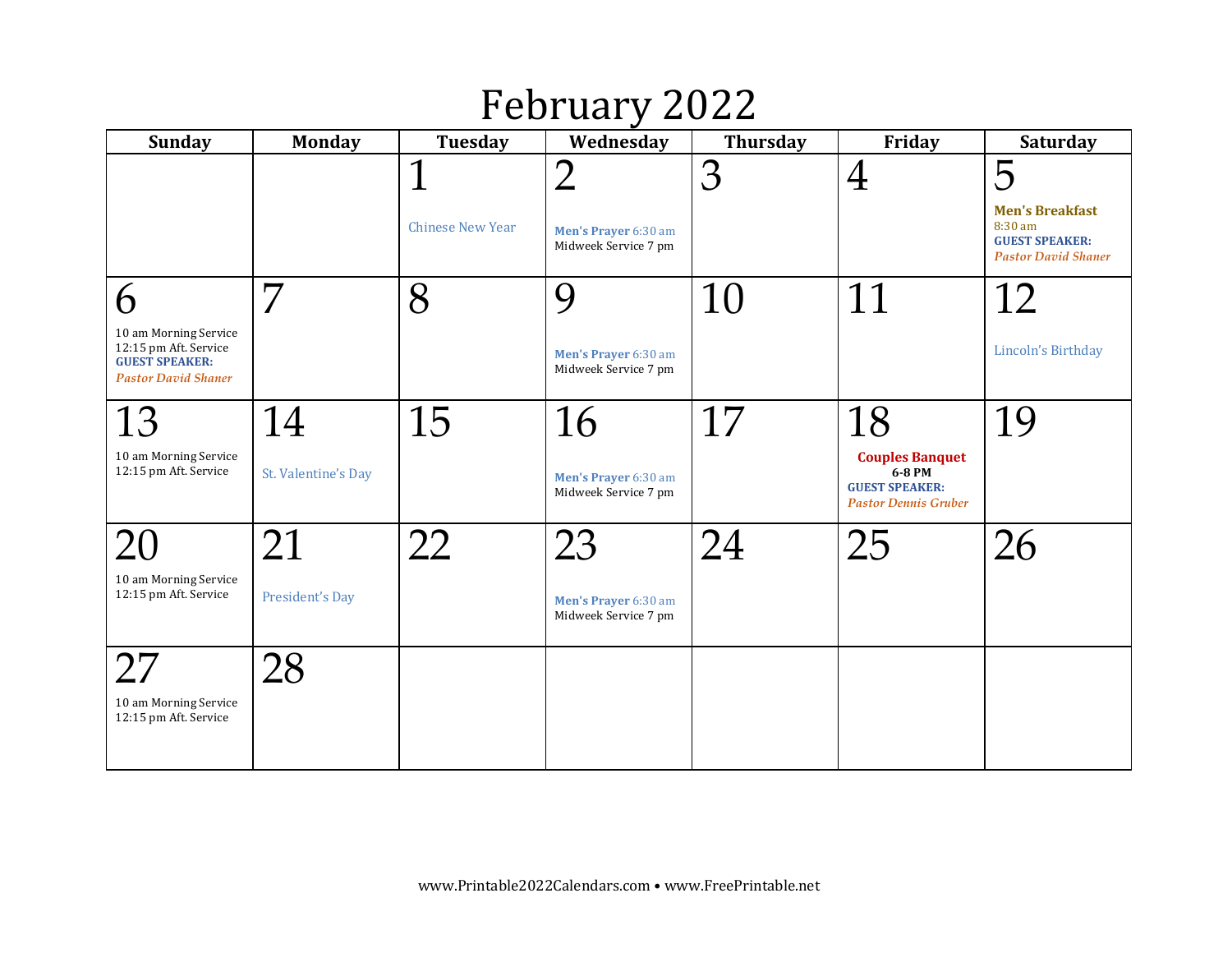## March 2022

| <b>Sunday</b>                                                                                        | <b>Monday</b> | Tuesday     | Wednesday                                            | <b>Thursday</b>         | Friday  | <b>Saturday</b>                                                         |
|------------------------------------------------------------------------------------------------------|---------------|-------------|------------------------------------------------------|-------------------------|---------|-------------------------------------------------------------------------|
|                                                                                                      |               | $\mathbf 1$ | つ<br>Men's Prayer 6:30 am<br>Midweek Service 7 pm    | 3                       | $\rm 4$ | 5                                                                       |
| 6<br>10 am Morning Service<br>12:15 pm Aft. Service                                                  | 7             | 8           | Ų<br>Men's Prayer 6:30 am<br>Midweek Service 7 pm    | 10                      |         | 12<br><b>Ladies Fellowship</b><br>10 am - 12 pm<br>Speaker: Mrs. Gruber |
| 13<br>10 am Morning Service<br>12:15 pm Aft. Service<br><b>Daylight Saving</b><br><b>Time Begins</b> | 14            | 15          | 16<br>Men's Prayer 6:30 am<br>Midweek Service 7 pm   | 17<br>St. Patrick's Day | 18      | 19                                                                      |
| 10 am Morning Service<br>12:15 pm Aft. Service<br><b>Spring Begins</b>                               | 21            | 22          | 23<br>Men's Prayer 6:30 am<br>Midweek Service 7 pm   | 24                      | 25      | 26<br><b>CCW Class</b><br>8 am - 5 pm<br>@ Church \$98.00               |
| 27<br>10 am Morning Service<br>12:15 pm Aft. Service                                                 | 28            | 29          | 30<br><b>NO Men's Prayer</b><br>Midweek Service 7 pm | 31                      |         |                                                                         |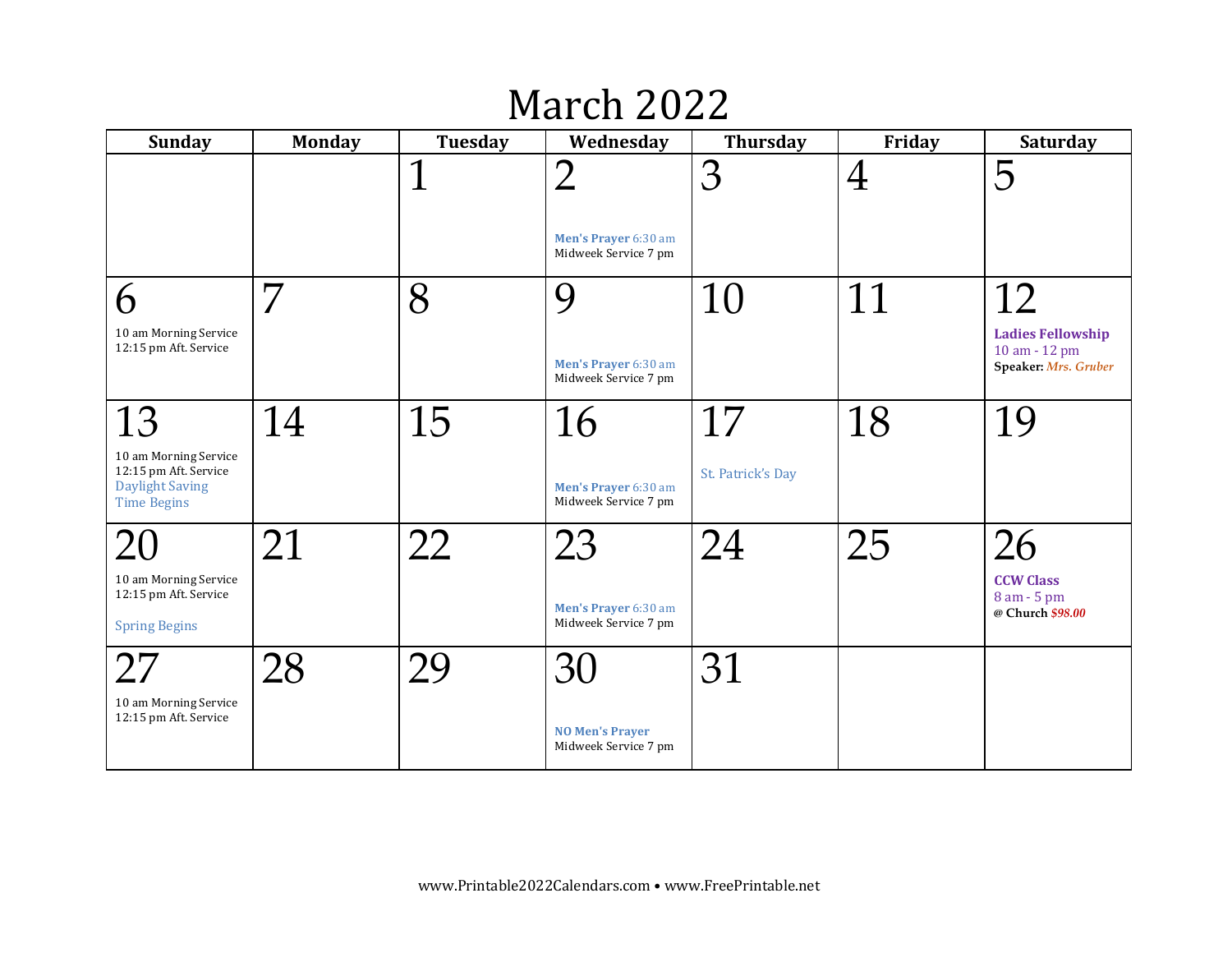# April 2022

| <b>Sunday</b>                                                          | <b>Monday</b> | Tuesday | Wednesday                                                               | <b>Thursday</b> | Friday                                                                                   | Saturday                                                                                 |
|------------------------------------------------------------------------|---------------|---------|-------------------------------------------------------------------------|-----------------|------------------------------------------------------------------------------------------|------------------------------------------------------------------------------------------|
|                                                                        |               |         |                                                                         |                 | 1<br><b>April Fool's Day</b>                                                             | $\overline{2}$                                                                           |
| 3                                                                      | $\rm 4$       | 5       | 6                                                                       | 7               | 8                                                                                        | 9                                                                                        |
| 10 am Morning Service<br>12:15 pm Aft. Service                         |               |         | Men's Prayer 6:30 am<br>Midweek Service 7 pm                            |                 | <b>Parent-Young Adult</b><br>Fellowship<br>@ Church 6-9 pm<br><b>Speaker: Zach Burns</b> |                                                                                          |
|                                                                        | 11            | 12      | 13                                                                      | 14              | 15                                                                                       | 16                                                                                       |
| 10 am Morning Service<br>12:15 pm Aft. Service<br>Palm Sunday          |               |         | Men's Prayer 6:30 am<br>Midweek Service 7 pm                            |                 | Passover                                                                                 |                                                                                          |
| 17                                                                     | 18            | 19      | 20                                                                      | 21              | 77                                                                                       | 23                                                                                       |
| 10 am Morning Service<br>12:15 pm Aft. Service<br><b>Easter Sunday</b> |               |         | Men's Prayer 6:30 am<br>Midweek Service 7 pm                            |                 |                                                                                          |                                                                                          |
|                                                                        | 25            | 26      | 27                                                                      | 28              | 29                                                                                       | 30                                                                                       |
| 10 am Morning Service<br>12:15 pm Aft. Service                         |               |         | Men's Prayer 6:30 am<br>Midweek Service 7 pm<br><b>THE LORD'S TABLE</b> |                 |                                                                                          | <b>Men's Breakfast</b><br>8:30 am<br><b>GUEST SPEAKER:</b><br><b>Pastor David Lydick</b> |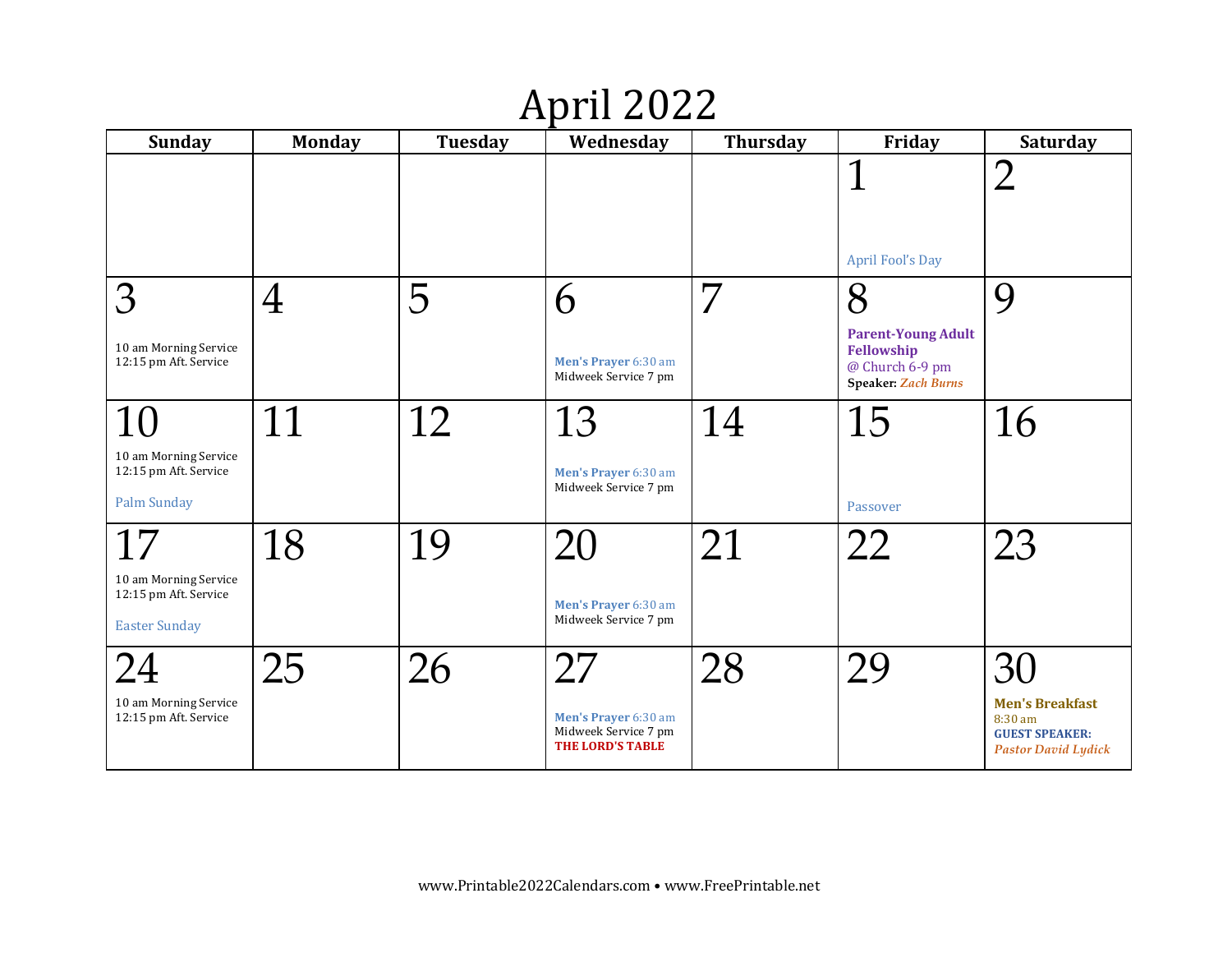# May 2022

| <b>Sunday</b>                                                                                         | <b>Monday</b>                                  | <b>Tuesday</b>                                 | Wednesday                                                                                      | <b>Thursday</b> | Friday                                                       | <b>Saturday</b>                           |
|-------------------------------------------------------------------------------------------------------|------------------------------------------------|------------------------------------------------|------------------------------------------------------------------------------------------------|-----------------|--------------------------------------------------------------|-------------------------------------------|
|                                                                                                       | $\overline{2}$                                 | 3                                              | $\overline{4}$                                                                                 | 5               | 6                                                            | 7                                         |
| 10 am Morning Service<br>12:15 pm Aft. Service<br><b>GUEST SPEAKER:</b><br><b>Pastor David Lydick</b> | >>>>>>>>>>>>>>>><br><b>Pastor David Lydick</b> | >>>>>>>>>>>>>>>><br><b>Pastor David Lydick</b> | Men's Prayer 6:30 am<br>Midweek Service 7 pm<br>>>>>>>>>>>>>>>>><br><b>Pastor David Lydick</b> |                 |                                                              | <b>OUTREACH</b><br>10 AM - 12 PM          |
| 8                                                                                                     | 9                                              | 10                                             | 11                                                                                             | 12              | 13                                                           | 14                                        |
| 10 am Morning Service<br>12:15 pm Aft. Service                                                        |                                                |                                                | Men's Prayer 6:30 am                                                                           |                 |                                                              | <b>Ladies Fellowship</b><br>10 am - 12 pm |
| Mother's Day                                                                                          |                                                |                                                | Midweek Service 7 pm                                                                           |                 |                                                              | Speaker: Mrs. Gruber                      |
| 15                                                                                                    | 16                                             | 17                                             | 18                                                                                             | 19              |                                                              | 21                                        |
| 10 am Morning Service<br>12:15 pm Aft. Service                                                        |                                                |                                                | Men's Prayer 6:30 am<br>Midweek Service 7 pm                                                   |                 | <b>Churchwide</b><br>Fellowship<br>@ Watson's Home<br>6-9 PM | <b>Armed Forces Day</b>                   |
| フフ                                                                                                    | 23                                             | 24                                             | 25                                                                                             | 26              |                                                              | 28                                        |
| 10 am Morning Service<br>12:15 pm Aft. Service                                                        |                                                |                                                | Men's Prayer 6:30 am<br>Midweek Service 7 pm                                                   |                 |                                                              | <b>OUTREACH</b><br>10 AM - 12 PM          |
|                                                                                                       | 30                                             | 31                                             |                                                                                                |                 |                                                              |                                           |
| 10 am Morning Service<br>12:15 pm Aft. Service                                                        |                                                |                                                |                                                                                                |                 |                                                              |                                           |
|                                                                                                       | <b>Memorial Day</b>                            |                                                |                                                                                                |                 |                                                              |                                           |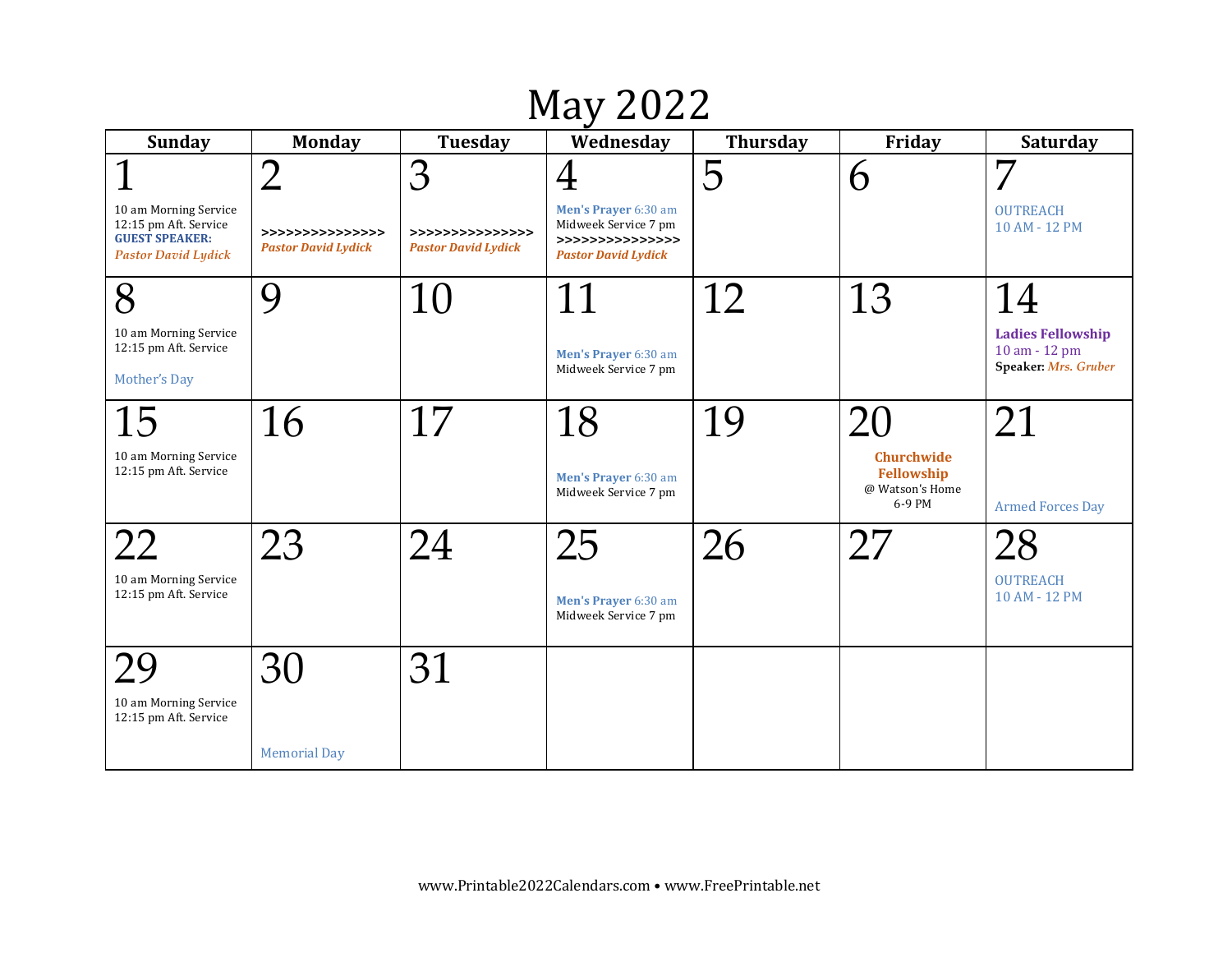# June 2022

| <b>Sunday</b>                                                               | <b>Monday</b> | <b>Tuesday</b>             | Wednesday                                            | <b>Thursday</b> | Friday                                                                     | Saturday                                           |
|-----------------------------------------------------------------------------|---------------|----------------------------|------------------------------------------------------|-----------------|----------------------------------------------------------------------------|----------------------------------------------------|
|                                                                             |               |                            | Men's Prayer 6:30 am<br>Midweek Service 7 pm         | $\mathcal{P}$   | 3                                                                          | $\overline{4}$<br><b>OUTREACH</b><br>10 AM - 12 PM |
| 5<br>10 am Morning Service<br>12:15 pm Aft. Service                         | 6             | 7                          | 8<br>Men's Prayer 6:30 am<br>Midweek Service 7 pm    | 9               | 10                                                                         | 11<br><b>OUTREACH</b><br>10 AM - 12 PM             |
| 10 am Morning Service<br>12:15 pm Aft. Service                              | 13            | 14<br><b>Flag Day</b>      | 15<br>Men's Prayer 6:30 am<br>Midweek Service 7 pm   | 16              | 17                                                                         | 18<br><b>OUTREACH</b><br>10 AM - 12 PM             |
| 19<br>10 am Morning Service<br>12:15 pm Aft. Service<br><b>Father's Day</b> | 20            | 21<br><b>Summer Begins</b> | 22<br>Men's Prayer 6:30 am<br>Midweek Service 7 pm   | 23              | 24<br><b>HBC</b><br><b>Summer Cookout</b><br>Sandbox Ranch<br>5:30-9:30 PM | 25                                                 |
| 10 am Morning Service<br>12:15 pm Aft. Service                              | 27            | 28                         | 29<br><b>NO Men's Prayer</b><br>Midweek Service 7 pm | $\mathfrak{Z}$  |                                                                            |                                                    |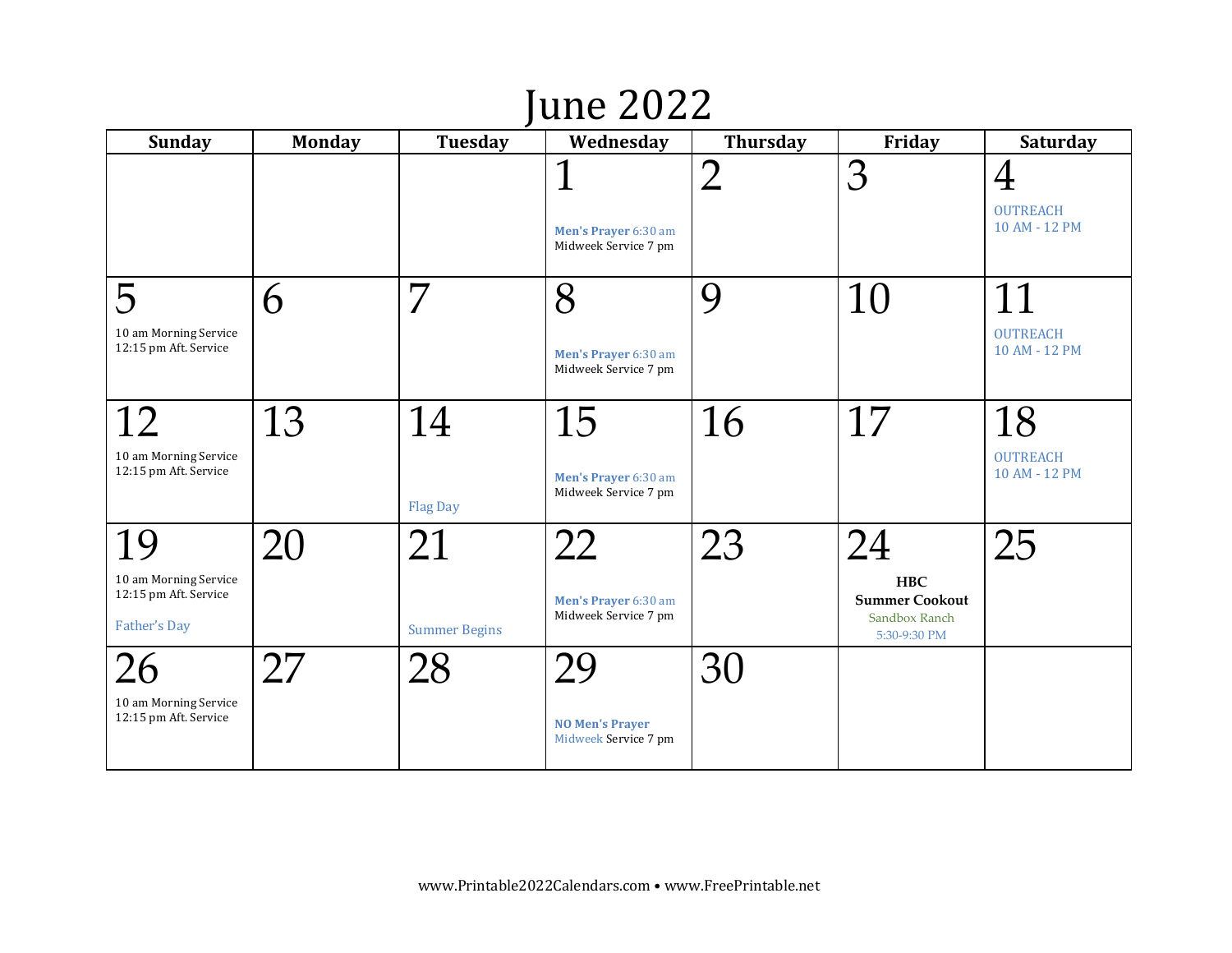# July 2022

| <b>Sunday</b>                                                                                                                                 | <b>Monday</b>           | Tuesday | Wednesday                                                                                                                        | <b>Thursday</b> | Friday | <b>Saturday</b>                                                                                       |
|-----------------------------------------------------------------------------------------------------------------------------------------------|-------------------------|---------|----------------------------------------------------------------------------------------------------------------------------------|-----------------|--------|-------------------------------------------------------------------------------------------------------|
|                                                                                                                                               |                         |         |                                                                                                                                  |                 | 1      | $\bigcap$<br><b>Men's Breakfast</b><br>8:30 am<br><b>GUEST SPEAKER:</b><br><b>Pastor Michael Gleb</b> |
| З                                                                                                                                             | 4                       | 5       | 6                                                                                                                                | 7               | 8      | 9                                                                                                     |
| 10 am Morning Service<br>12:15 pm Aft. Service                                                                                                | <b>Independence Day</b> |         | Men's Prayer 6:30 am<br>Midweek Service 7 pm<br><b>GSBC Group</b><br><b>Pastor Craig Burcham</b><br><b>Fellowship to follow.</b> |                 |        | <b>OUTREACH</b><br>10 AM - 12 PM                                                                      |
| 10                                                                                                                                            | 11                      | 12      | 13                                                                                                                               | 14              | 15     | 16                                                                                                    |
| 10 am Morning Service<br>12:15 pm Aft. Service                                                                                                |                         |         | Men's Prayer 6:30 am<br>Midweek Service 7 pm                                                                                     |                 |        | <b>Ladies Fellowship</b><br>10 am - 12 pm<br>Speaker: Mrs. Gruber                                     |
| 17                                                                                                                                            | 18                      | 19      |                                                                                                                                  | 21              | 22     | 23                                                                                                    |
| 10 am Morning Service<br>12:15 pm Aft. Service                                                                                                |                         |         | Men's Prayer 6:30 am<br>Midweek Service 7 pm                                                                                     |                 |        | <b>OUTREACH</b><br>10 AM - 12 PM<br><b>Goodrick Arrival</b>                                           |
| 10 am<br>Morning<br>Service<br>12:15 pm<br>10 <sub>am</sub><br>Aft. Service<br>Morning<br>Service<br>31<br>$12:15 \text{ pm}$<br>Aft. Service | 25                      | 26      | 27<br>Men's Prayer 6:30 am<br>Midweek Service 7 pm<br><b>THE LORD'S TABLE</b>                                                    | 28              |        | 30<br><b>OUTREACH</b><br>10 AM - 12 PM                                                                |
| $\sqrt{a}$ $\sqrt{a}$ $\sqrt{a}$                                                                                                              |                         |         |                                                                                                                                  |                 |        |                                                                                                       |

**Sunday, July 24 AM & PM GUEST SPEAKER:** *Pastor Merv Goodrick*

www.Printable2022Calendars.com • www.FreePrintable.net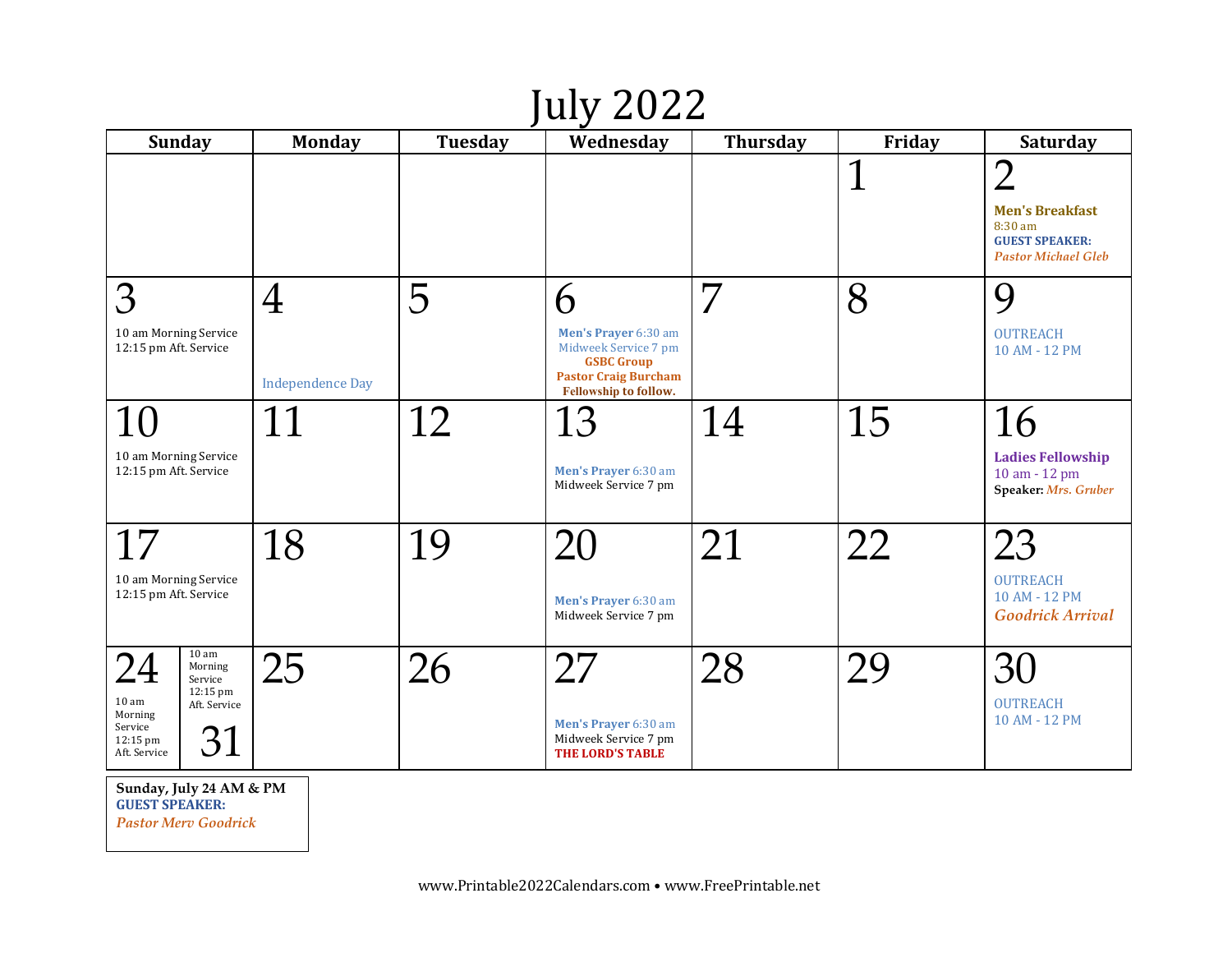# August 2022

| <b>Sunday</b>                                                                                           | <b>Monday</b> | <b>Tuesday</b> | Wednesday                                                                                             | <b>Thursday</b>                                       | Friday                                                | Saturday                                                                                  |
|---------------------------------------------------------------------------------------------------------|---------------|----------------|-------------------------------------------------------------------------------------------------------|-------------------------------------------------------|-------------------------------------------------------|-------------------------------------------------------------------------------------------|
|                                                                                                         | 1             | $\overline{2}$ | 3<br>Men's Prayer 6:30 am<br>Midweek Service 7 pm                                                     | 4                                                     | 5                                                     | 6<br><b>OUTREACH</b><br>10 AM - 12 PM                                                     |
| 10 am Morning Service<br>12:15 pm Aft. Service<br><b>ANNIVERSARY SUNDAY</b><br><b>Pastor Mike Davis</b> | 8             | 9              | 10<br>Men's Prayer 6:30 am<br>Midweek Service 7 pm                                                    |                                                       | 12                                                    | 13<br><b>OUTREACH</b><br>10 AM - 12 PM                                                    |
| 10 am Morning Service<br>12:15 pm Aft. Service                                                          | 15            | 16             | 17<br>Men's Prayer 6:30 am<br>Midweek Service 7 pm<br>>>>>>>>>>>>>>>>><br><b>Evang. Gary Gillmore</b> | 18<br>>>>>>>>>>>>>>>>><br><b>Evang. Gary Gillmore</b> | 19<br>>>>>>>>>>>>>>>>><br><b>Evang. Gary Gillmore</b> | <b>Men's Breakfast</b><br>8:30 am<br><b>GUEST SPEAKER:</b><br><b>Evang. Gary Gillmore</b> |
| 10 am Morning Service<br>12:15 pm Aft. Service<br>>>>>>>>>>>>>>>>><br><b>Evang. Gary Gillmore</b>       | 22            | 23             | 24<br>Men's Prayer 6:30 am<br>Midweek Service 7 pm                                                    | 25                                                    | 26                                                    | 27<br><b>Ladies Fellowship</b><br>10 am - 12 pm<br>Speaker: Mrs. Gruber                   |
| 10 am Morning Service<br>12:15 pm Aft. Service                                                          |               | 30             | 31<br><b>NO Men's Prayer</b><br>Midweek Service 7 pm                                                  |                                                       |                                                       |                                                                                           |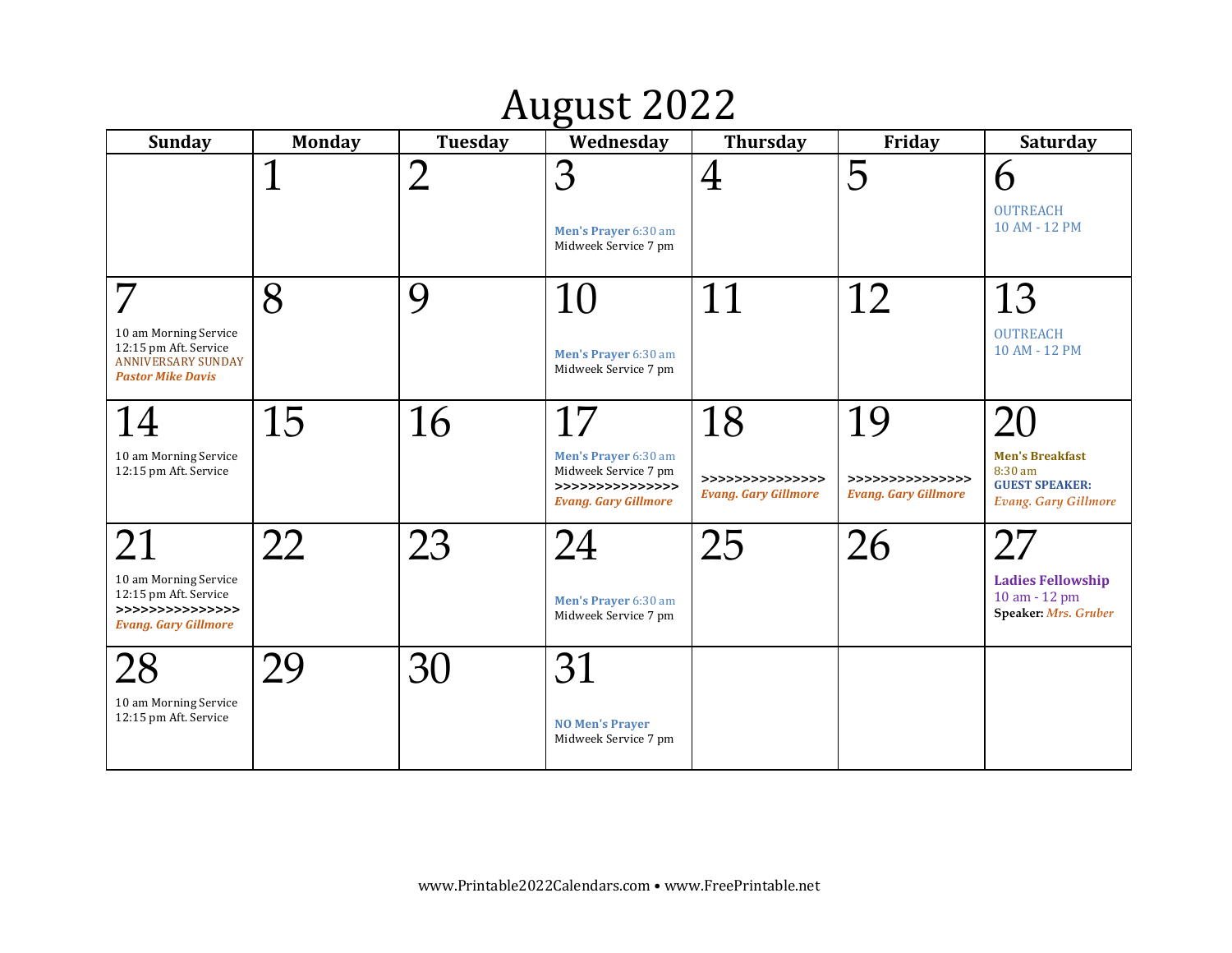### September 2022

| <b>Sunday</b>                                                             | <b>Monday</b>    | Tuesday | Wednesday                                    | <b>Thursday</b>                                                                                                  | Friday                                                                           | <b>Saturday</b>                       |
|---------------------------------------------------------------------------|------------------|---------|----------------------------------------------|------------------------------------------------------------------------------------------------------------------|----------------------------------------------------------------------------------|---------------------------------------|
|                                                                           |                  |         |                                              | $\overline{1}$                                                                                                   | $\bigcap$                                                                        | 3<br><b>OUTREACH</b><br>10 AM - 12 PM |
| $\rm 4$                                                                   | 5                | 6       | 7                                            | 8                                                                                                                | $\boldsymbol{Q}$                                                                 | 10                                    |
| 10 am Morning Service<br>12:15 pm Aft. Service                            | <b>Labor Day</b> |         | Men's Prayer 6:30 am<br>Midweek Service 7 pm |                                                                                                                  | <b>Churchwide</b><br>Fellowship<br>@ Power's Home<br>6-9 PM                      |                                       |
|                                                                           | 12               | 13      | 14                                           | 15                                                                                                               | 16                                                                               | 17                                    |
| 10 am Morning Service<br>12:15 pm Aft. Service<br><b>Grandparents Day</b> |                  |         | Men's Prayer 6:30 am<br>Midweek Service 7 pm |                                                                                                                  |                                                                                  | <b>OUTREACH</b><br>10 AM - 12 PM      |
| 18                                                                        | 19               | 20      | 21                                           | 22                                                                                                               | 23                                                                               |                                       |
| 10 am Morning Service<br>12:15 pm Aft. Service                            |                  |         | Men's Prayer 6:30 am<br>Midweek Service 7 pm | <b>Autumn Begins</b>                                                                                             |                                                                                  | <b>OUTREACH</b><br>10 AM - 12 PM      |
| 25                                                                        | 26               | 27      | 28                                           |                                                                                                                  | 30                                                                               |                                       |
| 10 am Morning Service<br>12:15 pm Aft. Service                            |                  |         | Men's Prayer 6:30 am<br>Midweek Service 7 pm | <b>MEN'S RETREAT</b><br><b>9 AM Departure</b><br><b>Carol Joy Hollings Retreat</b><br>Facility Ashland, Nebraska | <b>MEN'S RETREAT</b><br>Carol Joy Hollings Retreat<br>Facility Ashland, Nebraska |                                       |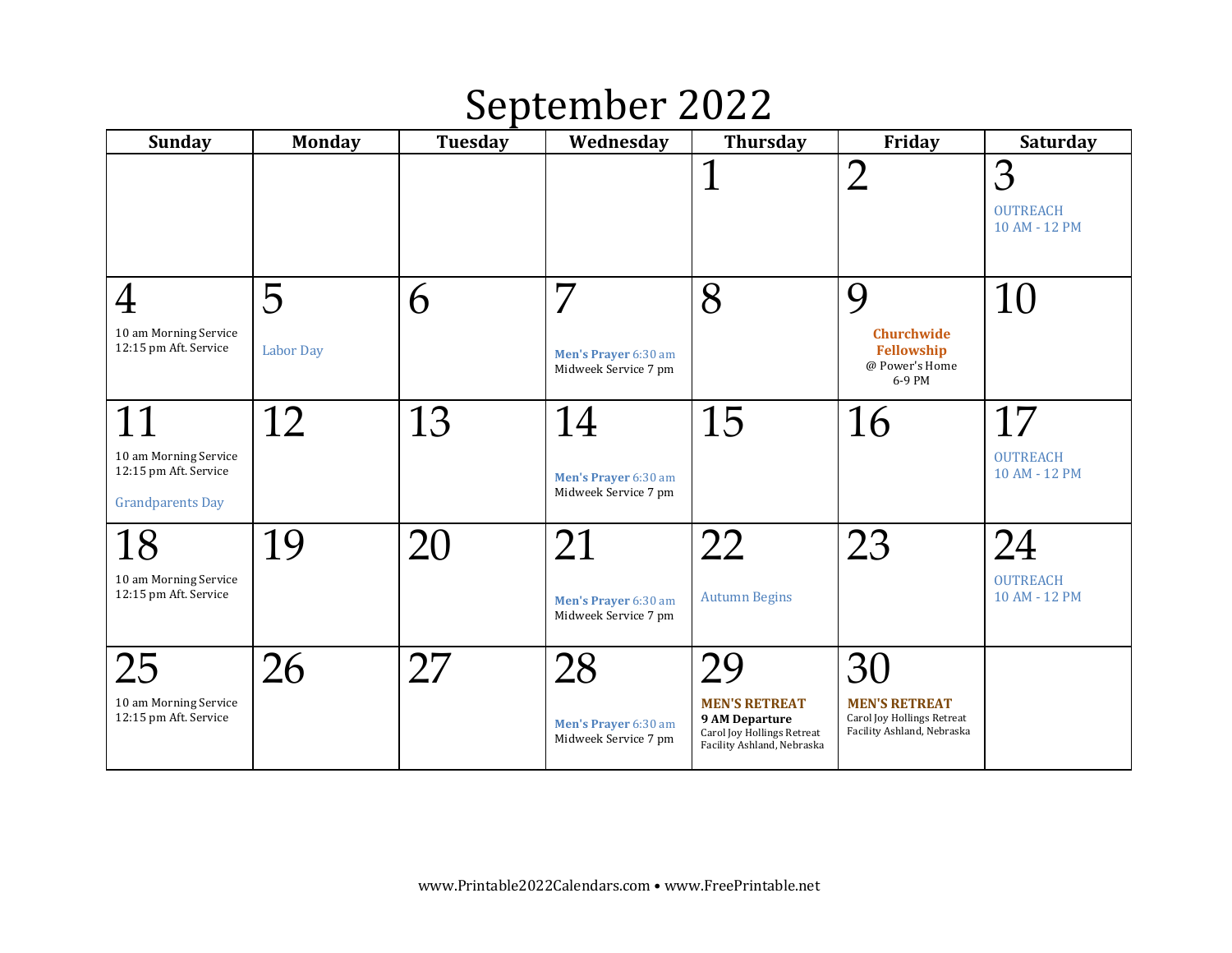### October 2022

| <b>Sunday</b>                                                                                                                                            | <b>Monday</b>         | Tuesday | Wednesday                                                                     | <b>Thursday</b> | Friday | Saturday                                                                                             |
|----------------------------------------------------------------------------------------------------------------------------------------------------------|-----------------------|---------|-------------------------------------------------------------------------------|-----------------|--------|------------------------------------------------------------------------------------------------------|
|                                                                                                                                                          |                       |         |                                                                               |                 |        | 1<br><b>MEN'S RETREAT</b><br>7 PM Return<br>Carol Joy Hollings Retreat<br>Facility Ashland, Nebraska |
| $\overline{2}$                                                                                                                                           | 3                     | $\rm 4$ | 5                                                                             | 6               | 7      | 8                                                                                                    |
| 10 am Morning Service<br>12:15 pm Aft. Service                                                                                                           |                       |         | Men's Prayer 6:30 am<br>Midweek Service 7 pm                                  |                 |        | <b>OUTREACH</b><br>10 AM - 12 PM                                                                     |
| $\mathbf Q$                                                                                                                                              | 10                    | 11      | 12                                                                            | 13              | 14     | 15                                                                                                   |
| 10 am Morning Service<br>12:15 pm Aft. Service                                                                                                           | <b>Columbus Day</b>   |         | Men's Prayer 6:30 am<br>Midweek Service 7 pm                                  |                 |        | <b>OUTREACH</b><br>10 AM - 12 PM                                                                     |
| 16                                                                                                                                                       | 17                    | 18      | 19                                                                            | 20              | 21     | 22                                                                                                   |
| 10 am Morning Service<br>12:15 pm Aft. Service                                                                                                           |                       |         | Men's Prayer 6:30 am<br>Midweek Service 7 pm                                  |                 |        |                                                                                                      |
| 23<br>10 <sub>am</sub><br>Morning<br>Service<br>10 <sub>am</sub><br>12:15 pm<br>Morning<br>Aft. Service<br>Service<br>$12:15 \text{ pm}$<br>Aft. Service | 24<br>Halloween<br>31 | 25      | 26<br>Men's Prayer 6:30 am<br>Midweek Service 7 pm<br><b>THE LORD'S TABLE</b> | 27              | 28     | 29<br><b>Ladies Fellowship</b><br>10 am - 12 pm<br>Speaker: Mrs. Gruber                              |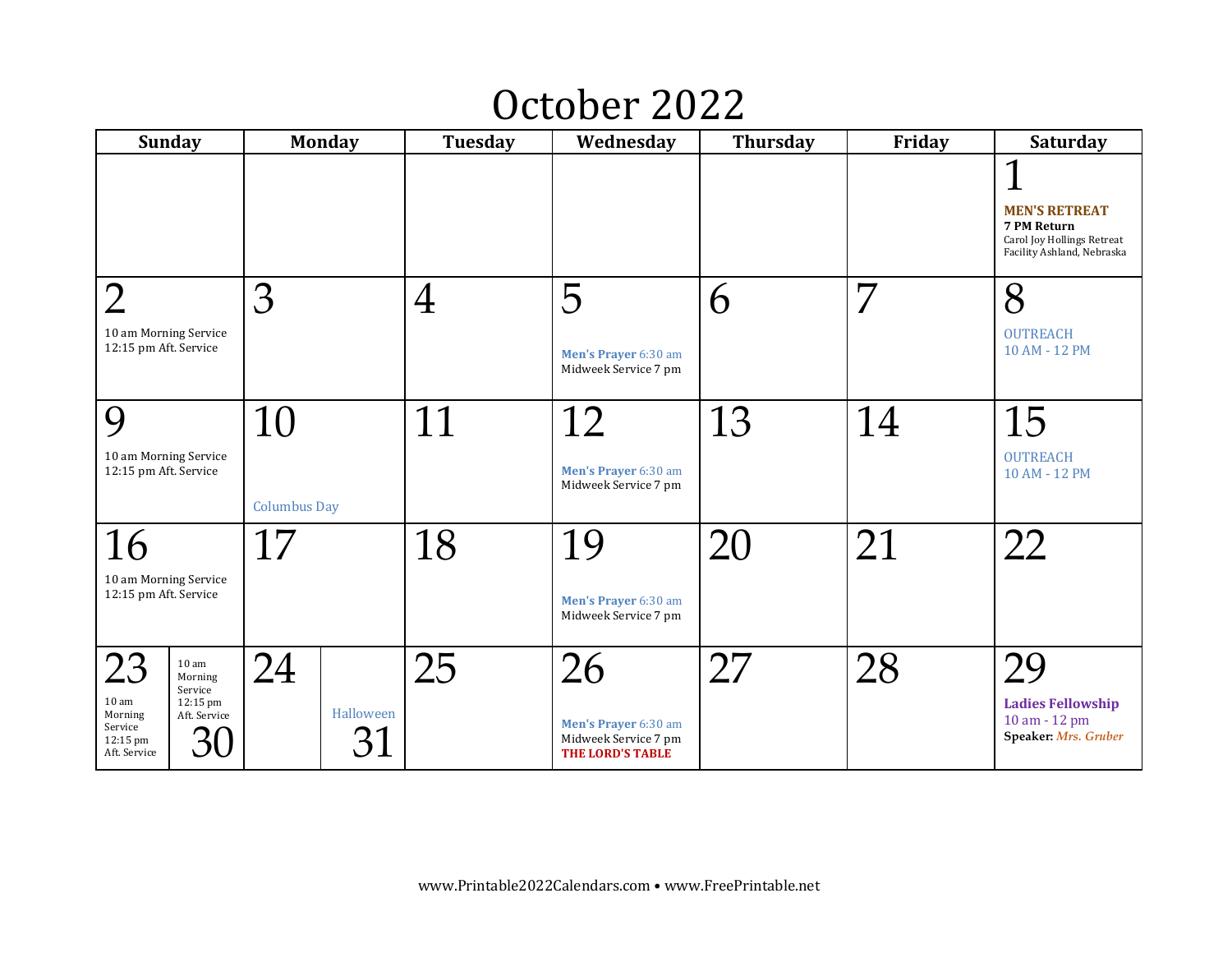### November 2022

| <b>Sunday</b>                                                                                | <b>Monday</b> | Tuesday     | Wednesday                                                      | Thursday           | Friday              | <b>Saturday</b> |
|----------------------------------------------------------------------------------------------|---------------|-------------|----------------------------------------------------------------|--------------------|---------------------|-----------------|
|                                                                                              |               | $\mathbf 1$ | $\overline{2}$<br>Men's Prayer 6:30 am<br>Midweek Service 7 pm | 3                  | $\rm 4$             | 5               |
| 6                                                                                            | 7             | 8           | Q                                                              | 10                 | 11                  | 12              |
| 10 am Morning Service<br>12:15 pm Aft. Service<br><b>Daylight Saving</b><br><b>Time Ends</b> |               |             | Men's Prayer 6:30 am<br>Midweek Service 7 pm                   |                    | <b>Veterans Day</b> |                 |
| 13<br>10 am Morning Service<br>12:15 pm Aft. Service                                         | 14            | 15          | 16<br>Men's Prayer 6:30 am<br>Midweek Service 7 pm             | 17                 | 18                  | 19              |
| 10 am Morning Service<br>12:15 pm Aft. Service                                               | 21            | 22          | 23<br>Men's Prayer 6:30 am<br>Midweek Service 7 pm             | 24<br>Thanksgiving | 25                  | 26              |
| 27<br>10 am Morning Service<br>12:15 pm Aft. Service                                         | 28            | 29          | 30<br><b>NO Men's Prayer</b><br>Midweek Service 7 pm           |                    |                     |                 |